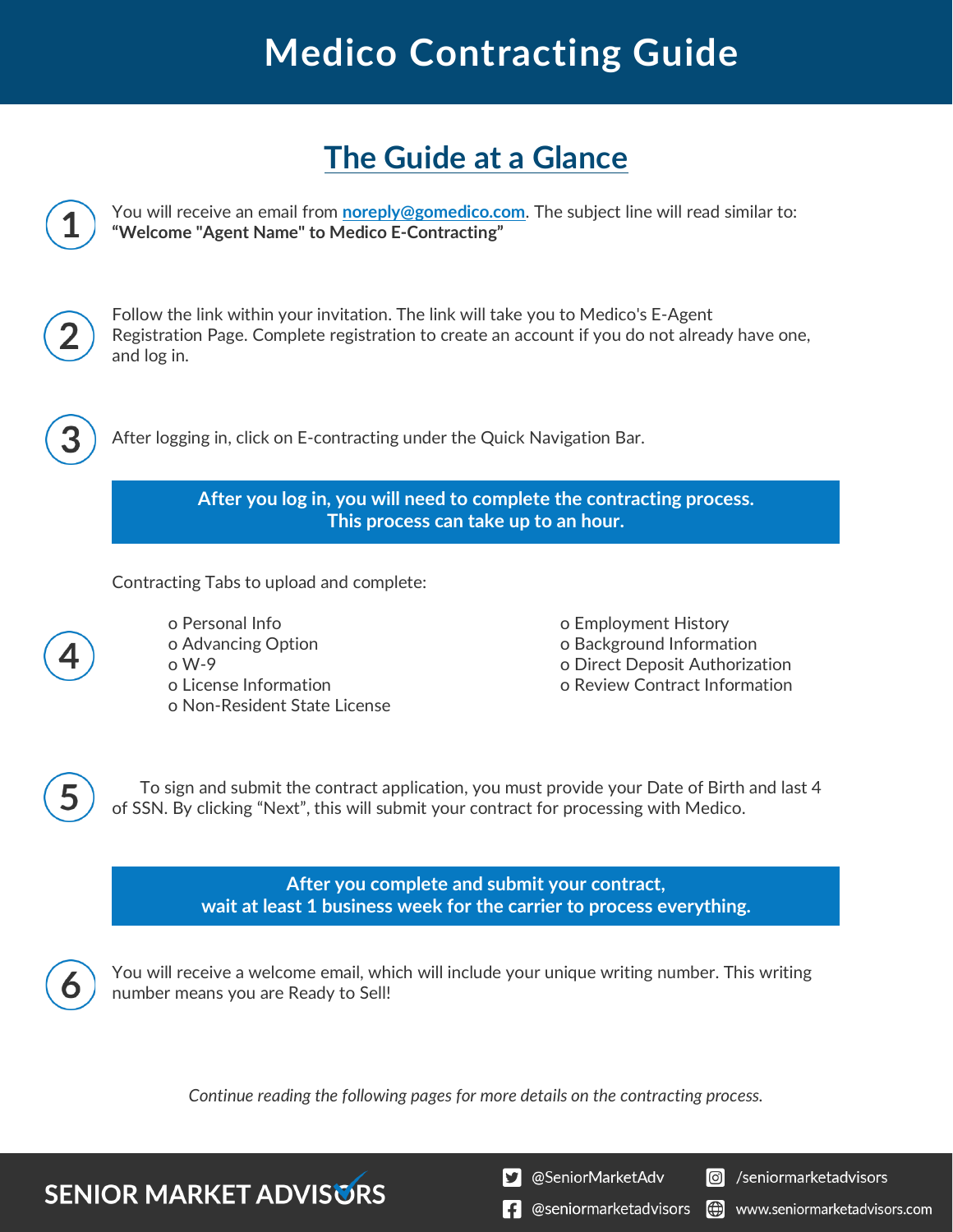## **Medico Contracting Guide**

The email address that the Medico contracting invitation will be coming from is **[noreply@gomedico.com](mailto:noreply@gomedico.com)**.

The subject line will read, **"Welcome "Agent Name" to Medico E-Contracting from Anna Rothhaar"**

| <b>MEDICO</b> <sup>®</sup>                                                                                                                                                                                                                                                                                                                                                                                      |
|-----------------------------------------------------------------------------------------------------------------------------------------------------------------------------------------------------------------------------------------------------------------------------------------------------------------------------------------------------------------------------------------------------------------|
| 4/15/2020                                                                                                                                                                                                                                                                                                                                                                                                       |
| Medicare Health Benefits invites you to contract with Medico Insurance Company and all affiliated companies (Collectively referred to as "Medico" or "Company").                                                                                                                                                                                                                                                |
| They are financially strong Companies, with industry-leading technology and outstanding service to their agents and policyholders. They offer a portfolio of products that meets the needs of<br>your customers and their goal is to make sure doing business with Medico is simple and easy.                                                                                                                   |
| We are excited about working with you and are also pleased to let you know that you are able to complete the needed contracting electronically.                                                                                                                                                                                                                                                                 |
| Using the e-mail address supplied during setup and the PIN listed below please click on the link below to access the registration page to setup your login account:                                                                                                                                                                                                                                             |
| PIN: yX5C                                                                                                                                                                                                                                                                                                                                                                                                       |
| https://econtracting.gomedico.com/register                                                                                                                                                                                                                                                                                                                                                                      |
| Important: The username and password you assign yourself will also be used to access the Medico Information Center (MIC) website once you have been approved. Please be<br>sure to save this information.                                                                                                                                                                                                       |
| To provide the most effective and secure online access, we are continually upgrading our online services. As we add new features and enhancements to our service, older<br>browser versions or Internet devices may not support these new standards. Upgrading to a new version will enhance your security and experience on our website. If you do not<br>have the current version please update your browser. |
| • Internet Explorer<br>• Mozilla FireFox<br>• Google Chrome                                                                                                                                                                                                                                                                                                                                                     |
| Thank you                                                                                                                                                                                                                                                                                                                                                                                                       |
|                                                                                                                                                                                                                                                                                                                                                                                                                 |

Follow the link within your invitation. The link will take you to Medico's E-Agent Registration Page. Complete registration and log in.

If you do have an account, you will be presented with a log in screen. Log into your account.

|                          |                                           |                       | Please enter the information you received in your contracting offer e-mail below: |
|--------------------------|-------------------------------------------|-----------------------|-----------------------------------------------------------------------------------|
| PIN                      |                                           |                       |                                                                                   |
|                          |                                           |                       |                                                                                   |
| <b>Email Address</b>     |                                           |                       |                                                                                   |
|                          |                                           |                       |                                                                                   |
|                          | Enter new user account information below: |                       |                                                                                   |
| Social Security Number   |                                           |                       |                                                                                   |
| 000-00-0000              | (confirm)                                 |                       |                                                                                   |
|                          |                                           |                       |                                                                                   |
| <b>User Name</b>         |                                           | Password <sup>O</sup> |                                                                                   |
|                          | (confirm)                                 |                       | (confirm)                                                                         |
|                          |                                           |                       |                                                                                   |
| <b>Security Question</b> | <b>Security Answer</b>                    |                       |                                                                                   |
|                          | A.                                        |                       |                                                                                   |

#### **SENIOR MARKET ADVISURS**

S @SeniorMarketAdv

Seniormarketadvisors

www.seniormarketadvisors.com

**f** @seniormarketadvisors